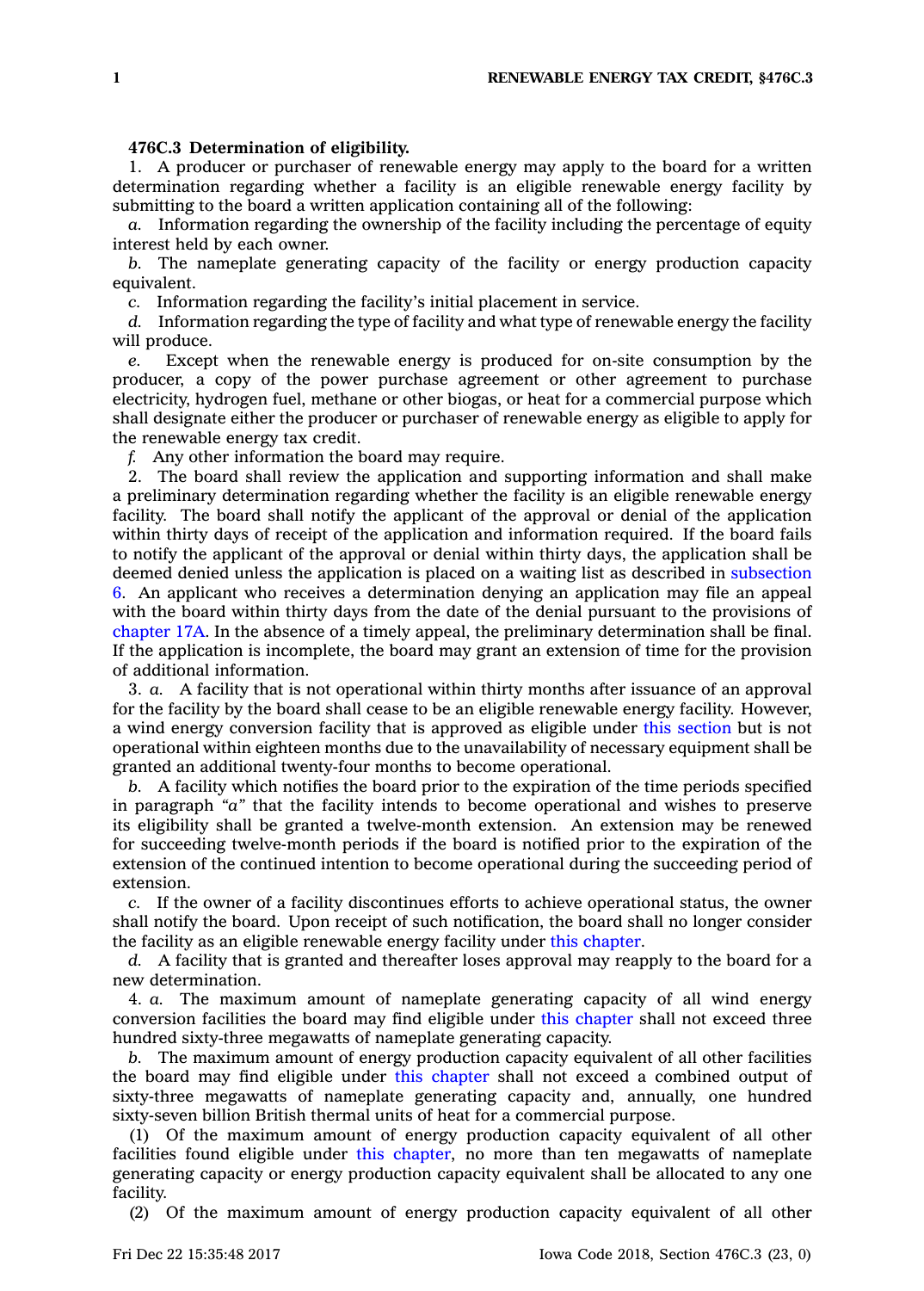facilities found eligible under this [chapter](https://www.legis.iowa.gov/docs/code//476C.pdf), fifty-five billion British thermal units of heat for <sup>a</sup> commercial purpose shall be reserved annually for an eligible facility that is <sup>a</sup> refuse conversion facility for processed, engineered fuel from <sup>a</sup> multicounty solid waste management planning area. The maximum amount of energy production capacity the board may find eligible for <sup>a</sup> single refuse conversion facility is, annually, fifty-five billion British thermal units of heat for <sup>a</sup> commercial purpose.

(3) (a) Of the maximum amount of energy production capacity equivalent of all other facilities found eligible under this [chapter](https://www.legis.iowa.gov/docs/code//476C.pdf), ten megawatts of nameplate generating capacity or energy production equivalent shall be reserved for solar energy conversion facilities that meet all of the following requirements:

(i) The facility has <sup>a</sup> generating capacity of one and one-half megawatts or less.

(ii) The facility is owned, in whole or in part, directly or indirectly, or is contracted for, by utilities described in section 476C.1, [subsection](https://www.legis.iowa.gov/docs/code/476C.1.pdf) 6, paragraph *"b"*, subparagraphs (4) and (5). (iii) The facility is located in this state.

(iv) The facility meets the requirements of section 476C.1, [subsection](https://www.legis.iowa.gov/docs/code/476C.1.pdf) 6, paragraphs *"d"* through *"f"*.

(b) A solar energy conversion facility that meets the requirements of and is found eligible under subparagraph division (a) shall be considered an *"eligible renewable energy facility"* for purposes of this [chapter](https://www.legis.iowa.gov/docs/code//476C.pdf), notwithstanding any contrary provisions of section [476C.1,](https://www.legis.iowa.gov/docs/code/476C.1.pdf) [subsection](https://www.legis.iowa.gov/docs/code/476C.1.pdf) 6.

5. *a.* Notwithstanding the definition of *"eligible renewable energy facility"* in [section](https://www.legis.iowa.gov/docs/code/476C.1.pdf) 476C.1, [subsection](https://www.legis.iowa.gov/docs/code/476C.1.pdf) 6, unnumbered paragraph 1, of the maximum amount of energy production capacity equivalent of all other facilities found eligible pursuant to [subsection](https://www.legis.iowa.gov/docs/code/476C.3.pdf) [4](https://www.legis.iowa.gov/docs/code/476C.3.pdf), paragraph *"b"*, an amount equivalent to ten megawatts of nameplate generating capacity shall be reserved for natural gas, methane and landfill gas, or biogas cogeneration facilities incorporated within or associated with an ethanol plant to assist the ethanol plant in meeting <sup>a</sup> low carbon fuel standard. Thermal heat generated by the cogeneration facility and used for <sup>a</sup> commercial purpose may be counted toward satisfying the ten megawatt reservation requirement.

*b.* A facility that has been granted eligibility pursuant to paragraph *"a"* for <sup>a</sup> natural gas cogeneration facility incorporated within or associated with an ethanol plant prior to July 1, 2014, shall not be required to submit <sup>a</sup> new application if the facility constructs or utilizes methane and landfill gas or biogas cogeneration facilities on or after that date and does not make any other significant changes to the facility or to its status as an eligible facility under paragraph *"a"*.

6. The board shall maintain <sup>a</sup> waiting list of facilities that may have been found eligible under this [section](https://www.legis.iowa.gov/docs/code/476C.3.pdf) but for the maximum capacity restrictions of [subsection](https://www.legis.iowa.gov/docs/code/476C.3.pdf) 4. The priority of the waiting list shall be maintained in the order the applications were received by the board. The board shall remove from the waiting list any facility that has subsequently been found ineligible under this [chapter](https://www.legis.iowa.gov/docs/code//476C.pdf). If additional capacity becomes available within the capacity restrictions of [subsection](https://www.legis.iowa.gov/docs/code/476C.3.pdf) 4, the board shall grant approval to facilities according to the priority of the waiting list before granting approval to new applications. An owner of <sup>a</sup> facility on the waiting list shall provide the board each year by August 31 with <sup>a</sup> sworn statement of verification stating that the information contained in the application for eligibility remains true and correct or stating that the information has changed and providing the new information.

7. *a.* An owner meeting the requirements of section 476C.1, [subsection](https://www.legis.iowa.gov/docs/code/476C.1.pdf) 6, paragraph *"b"*, shall not be an owner of more than two eligible renewable energy facilities. A person that has an equity interest equal to or greater than fifty-one percent in an eligible renewable energy facility shall not have an equity interest greater than ten percent in any other eligible renewable energy facility. This paragraph *"a"* shall not apply to facilities described in [subsection](https://www.legis.iowa.gov/docs/code/476C.3.pdf) 4, paragraph *"b"*, subparagraph (3).

*b.* An entity described in section 476C.1, [subsection](https://www.legis.iowa.gov/docs/code/476C.1.pdf) 6, paragraph *"b"*, subparagraphs (4)